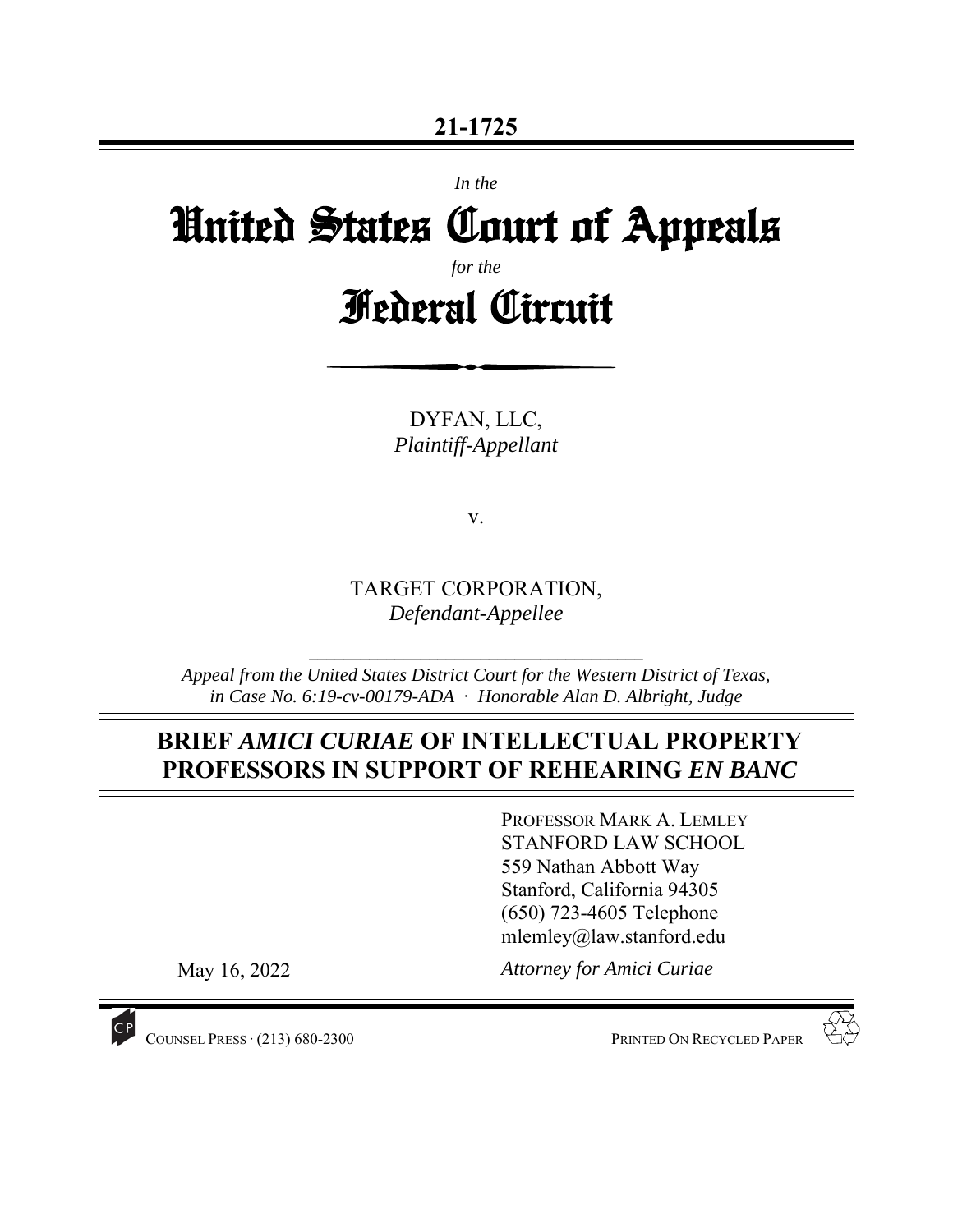## **UNITED STATES COURT OF APPEALS FOR THE FEDERAL CIRCUIT**

#### **CERTIFICATE OF INTEREST**

**Case Number**  21-1725

**Short Case Caption**  Dyfan, LLC v. Target Corporation

**Filing Party/Entity**  Amici Curiae Intellectual Property Professors

**Instructions:** Complete each section of the form. In answering items 2 and 3, be specific as to which represented entities the answers apply; lack of specificity may result in non-compliance. **Please enter only one item per box; attach additional pages as needed and check the relevant box**. Counsel must immediately file an amended Certificate of Interest if information changes. Fed. Cir. R. 47.4(b).

I certify the following information and any attached sheets are accurate and complete to the best of my knowledge.

Date:  $\frac{05/16/2022}{2}$  Signature:

/s/ Mark A. Lemley

 Name: Mark A. Lemley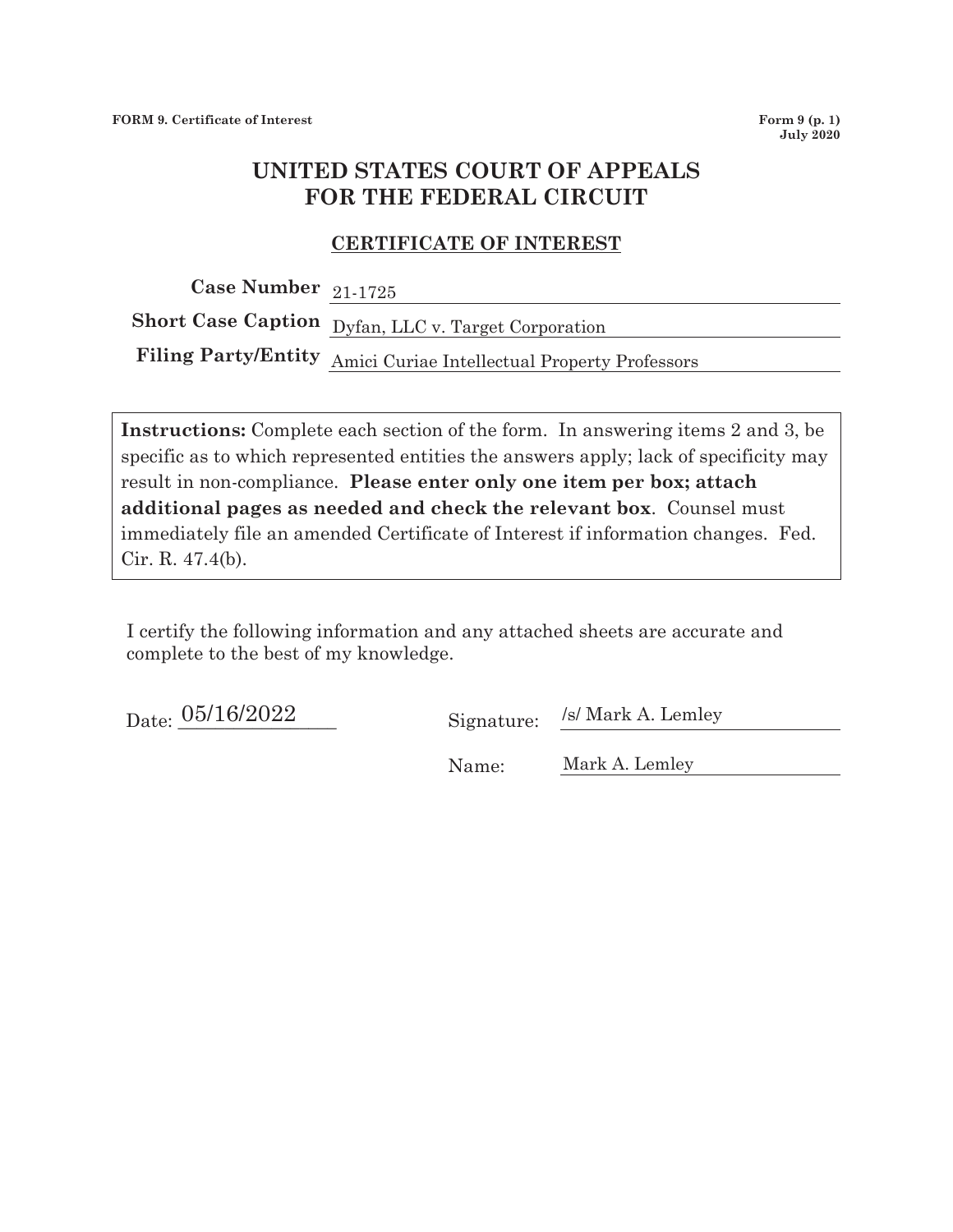**FORM 9. Certificate of Interest** 

**July 2020** 

| 1. Represented<br>Entities.<br>Fed. Cir. R. $47.4(a)(1)$ .                                       | 2. Real Party in<br>Interest.<br>Fed. Cir. R. 47.4(a)(2).                                                                                                  | 3. Parent Corporations<br>and Stockholders.<br>Fed. Cir. R. $47.4(a)(3)$ .                                                                                    |
|--------------------------------------------------------------------------------------------------|------------------------------------------------------------------------------------------------------------------------------------------------------------|---------------------------------------------------------------------------------------------------------------------------------------------------------------|
| Provide the full names of<br>all entities represented<br>by undersigned counsel in<br>this case. | Provide the full names of<br>all real parties in interest<br>for the entities. Do not<br>list the real parties if<br>they are the same as the<br>entities. | Provide the full names of<br>all parent corporations<br>for the entities and all<br>publicly held companies<br>that own 10% or more<br>stock in the entities. |
|                                                                                                  | $\vee$ None/Not Applicable                                                                                                                                 | $\triangledown$ None/Not Applicable                                                                                                                           |
| Appendix A is attached.                                                                          |                                                                                                                                                            |                                                                                                                                                               |
|                                                                                                  |                                                                                                                                                            |                                                                                                                                                               |
|                                                                                                  |                                                                                                                                                            |                                                                                                                                                               |
|                                                                                                  |                                                                                                                                                            |                                                                                                                                                               |
|                                                                                                  |                                                                                                                                                            |                                                                                                                                                               |
|                                                                                                  |                                                                                                                                                            |                                                                                                                                                               |
|                                                                                                  |                                                                                                                                                            |                                                                                                                                                               |
|                                                                                                  |                                                                                                                                                            |                                                                                                                                                               |
|                                                                                                  |                                                                                                                                                            |                                                                                                                                                               |
|                                                                                                  |                                                                                                                                                            |                                                                                                                                                               |
|                                                                                                  |                                                                                                                                                            |                                                                                                                                                               |
| $\sqrt{ }$                                                                                       | Additional pages attached                                                                                                                                  |                                                                                                                                                               |

Additional pages attached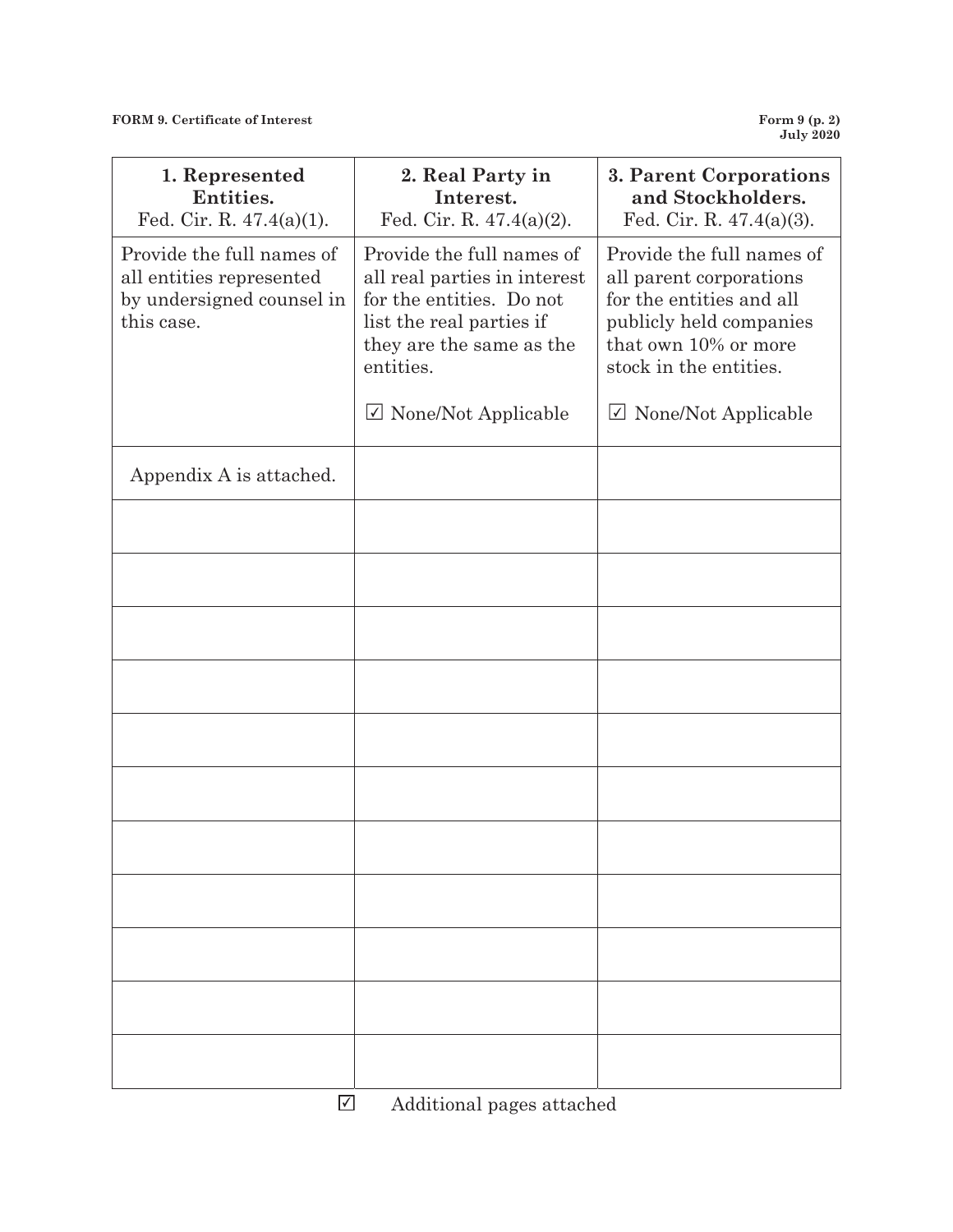**4. Legal Representatives.** List all law firms, partners, and associates that (a) appeared for the entities in the originating court or agency or (b) are expected to appear in this court for the entities. Do not include those who have already entered an appearance in this court. Fed. Cir. R. 47.4(a)(4).

| $\sqrt{ }$ | None/Not Applicable | $\mathbf{I}$ | Additional pages attached |
|------------|---------------------|--------------|---------------------------|
|            |                     |              |                           |
|            |                     |              |                           |
|            |                     |              |                           |
|            |                     |              |                           |
|            |                     |              |                           |

**5. Related Cases.** Provide the case titles and numbers of any case known to be pending in this court or any other court or agency that will directly affect or be directly affected by this court's decision in the pending appeal. Do not include the originating case number(s) for this case. Fed. Cir. R. 47.4(a)(5). See also Fed. Cir. R. 47.5(b).

| I√I | None/Not Applicable |  | Additional pages attached |
|-----|---------------------|--|---------------------------|
|     |                     |  |                           |
|     |                     |  |                           |
|     |                     |  |                           |
|     |                     |  |                           |
|     |                     |  |                           |

**6. Organizational Victims and Bankruptcy Cases**. Provide any information required under Fed. R. App. P. 26.1(b) (organizational victims in criminal cases) and 26.1(c) (bankruptcy case debtors and trustees). Fed. Cir. R. 47.4(a)(6).

| ₩ | None/Not Applicable | $\mathsf{L}$ | Additional pages attached |
|---|---------------------|--------------|---------------------------|
|   |                     |              |                           |
|   |                     |              |                           |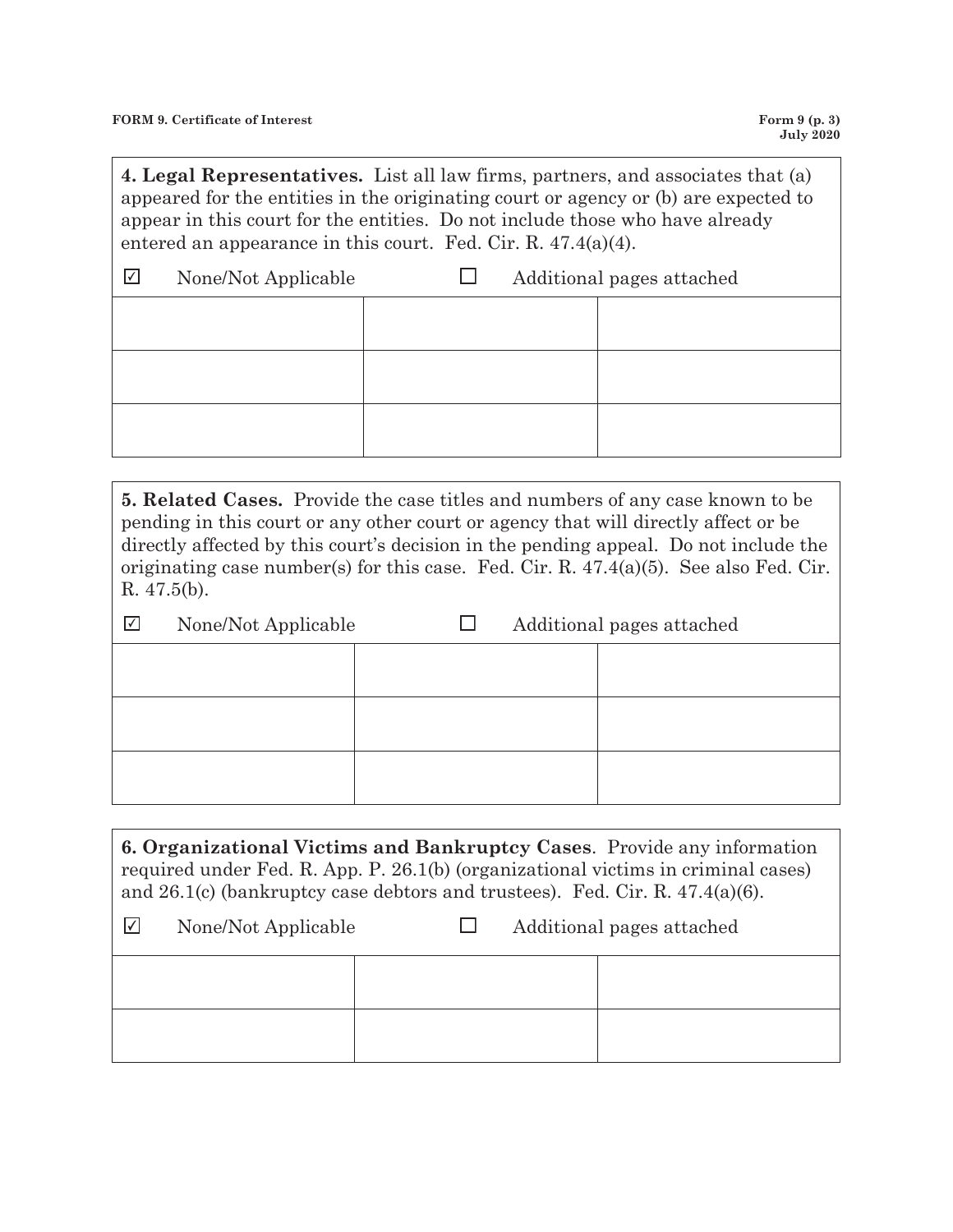## **Appendix A**  List of Signatories<sup>1</sup>

Professor Jasmine Abdel-Khalik University of Missouri-Kansas City School of Law

Professor Margo Bagley Emory Law School

Professor Derek Bambauer University of Arizona College of Law

Professor Ann Bartow University of New Hampshire Franklin Pierce School of Law

Professor Jeremy Bock Tulane University Law School

Professor James Boyle Duke Law School

Professor Bernard Chao University of Denver Sturm College of Law

Professor Kevin Collins Washington University School of Law

Professor Rochelle Dreyfuss New York University School of Law

Professor Robin Feldman Hastings College of the Law University of California – San Francisco

Professor Roger Ford University of New Hampshire Franklin Pierce School of Law

<sup>1</sup> Institutions are listed for identification purposes only.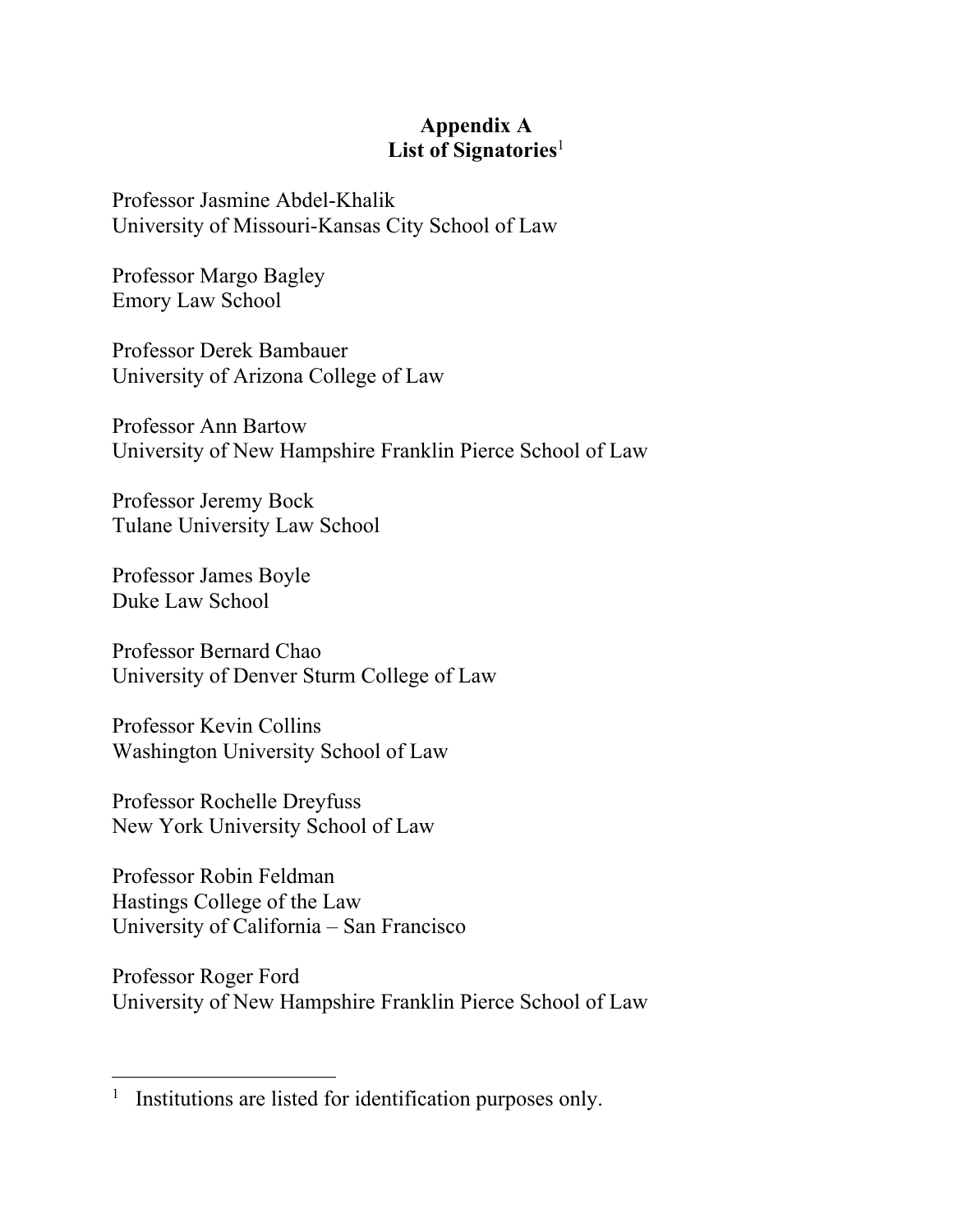Professor Tim Holbrook Emory Law School

Professor Mark A. Lemley Stanford Law School

Professor Doug Lichtman UCLA School of Law

Professor Yvette Joy Liebesman St. Louis University School of Law

Professor Brian Love Santa Clara University School of Law

Professor Mark McKenna UCLA School of Law

Professor Michael J. Meurer Boston University School of Law

Professor Joseph Scott Miller University of Georgia School of Law

Professor Tyler T. Ochoa Santa Clara University School of Law

Professor Joshua D. Sarnoff DePaul University School of Law

Professor Harry Surden University of Colorado College of Law

Professor Sean Tu West Virginia University School of Law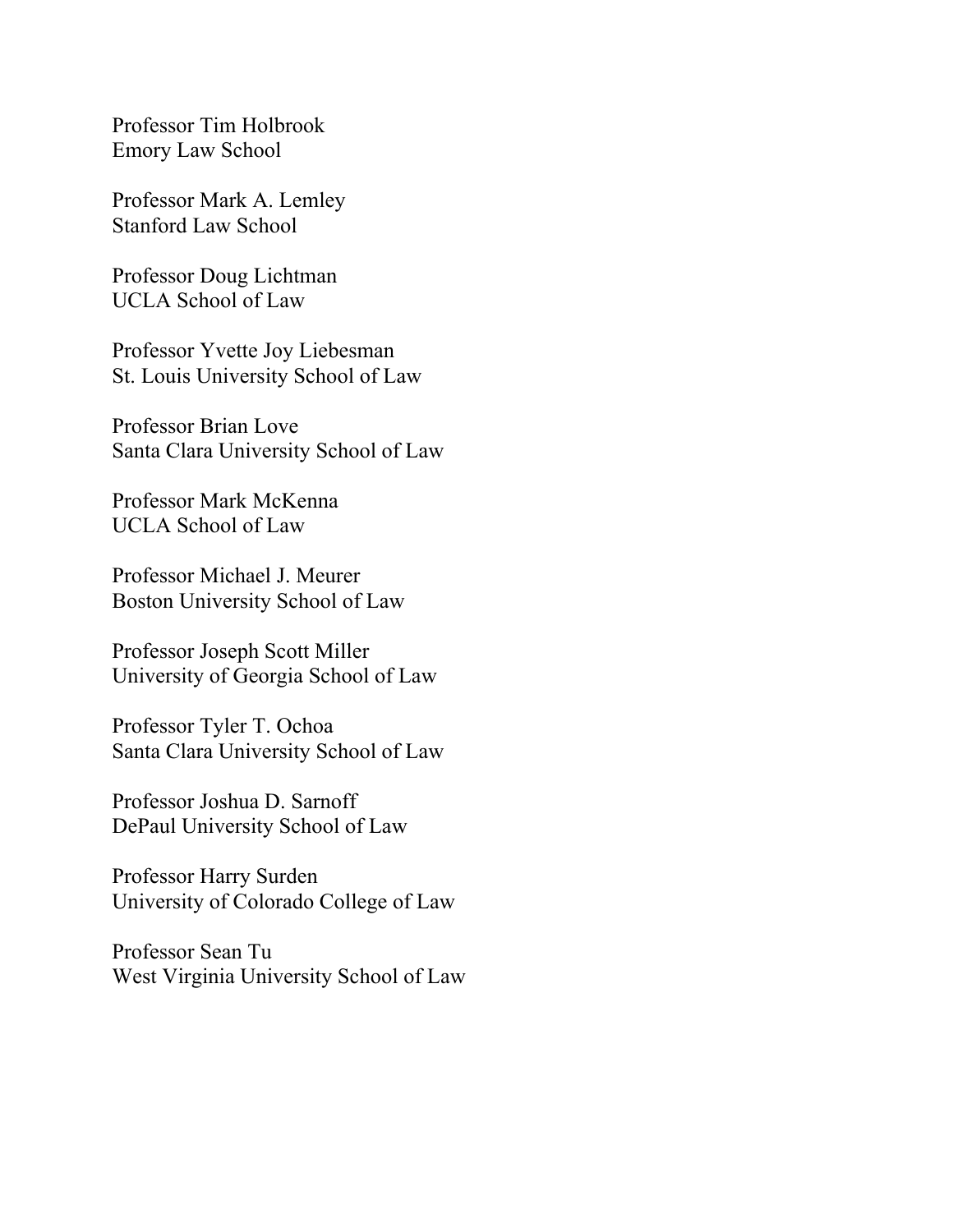# **TABLE OF CONTENTS**

| BRIEF AMICI CURIAE OF INTELLECTUAL PROPERTY |  |
|---------------------------------------------|--|
|                                             |  |
|                                             |  |
|                                             |  |
|                                             |  |
|                                             |  |
|                                             |  |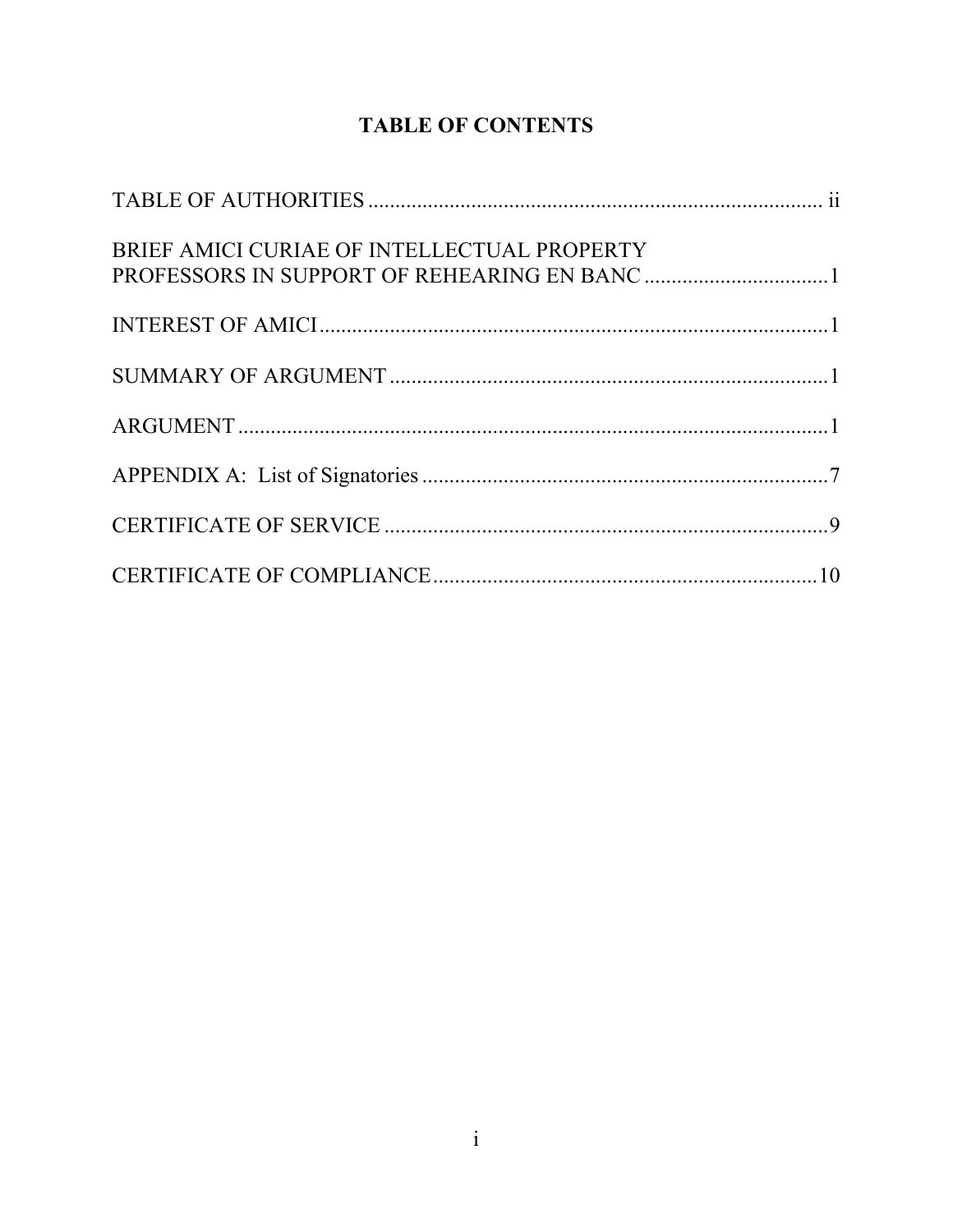# **TABLE OF AUTHORITIES**

# **CASES**

| Contra Aristocrat Techs. Austl. Pty Ltd. v. International Game Tech., |  |
|-----------------------------------------------------------------------|--|
| VDPP LLC v. VIZIO, Inc.,                                              |  |
| Williamson v. Citrix,                                                 |  |
| Zeroclick, LLC v. Apple Inc.,                                         |  |

# **STATUTES**

|--|--|--|--|

# **OTHER AUTHORITIES**

| The Free Dictionary, https://www.thefreedictionary.com/computer+code3                                               |
|---------------------------------------------------------------------------------------------------------------------|
| Kevin Collins, Patent Law's Functionality Malfunction and the Problem of<br>Overbroad, Functional Software Patents, |
|                                                                                                                     |
| Mark A. Lemley, Software Patents and the Return of Functional Claiming,                                             |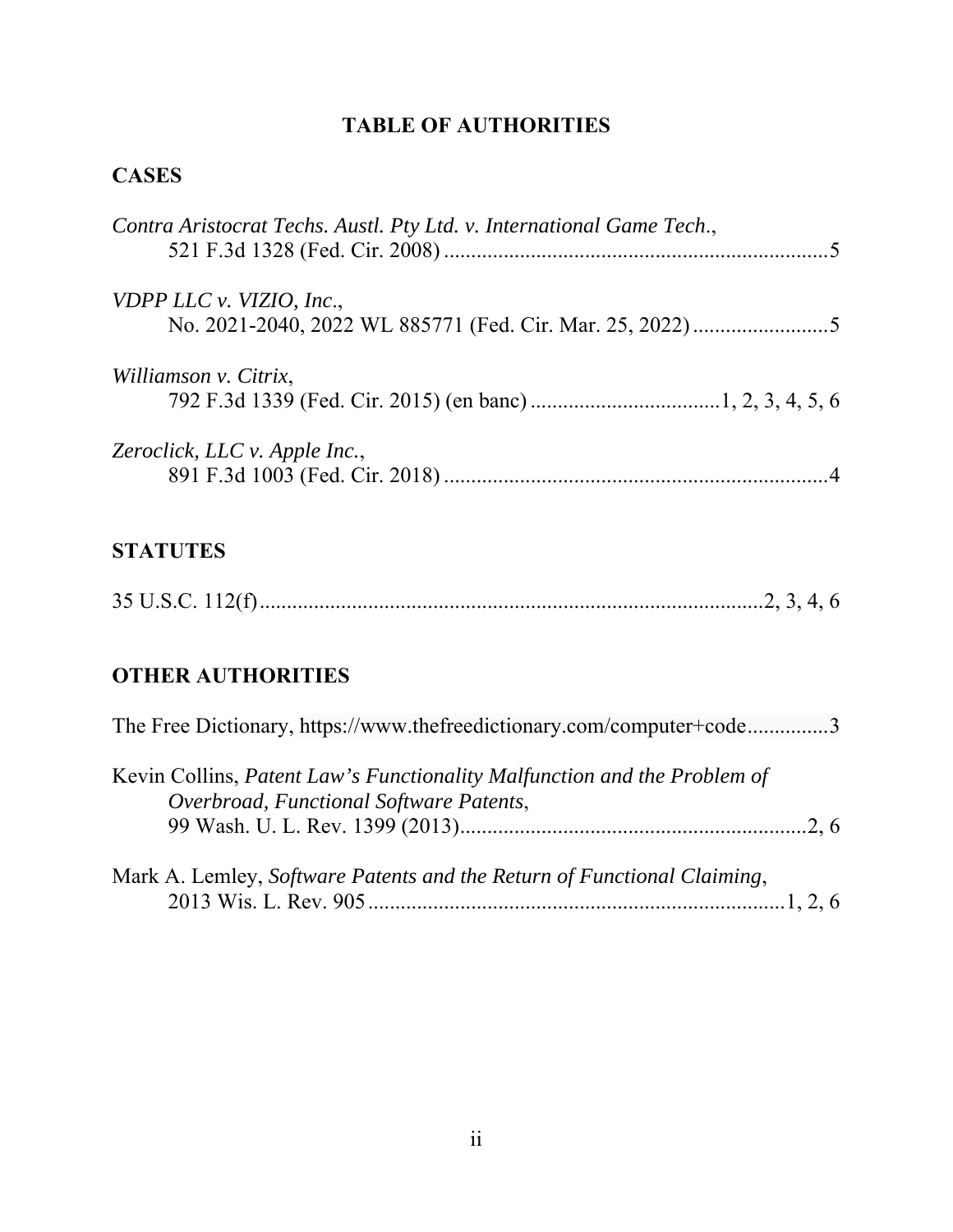### **BRIEF AMICI CURIAE OF INTELLECTUAL PROPERTY PROFESSORS IN SUPPORT OF REHEARING EN BANC**

#### **INTEREST OF AMICI**

Amici are intellectual property professors at schools throughout the United States. We have no personal or financial stake in the outcome of this case, but we have an academic interest in seeing that patent law develops in an orderly and predictable way and that it promotes the progress of the useful arts.<sup>1</sup>

#### **SUMMARY OF ARGUMENT**

The panel opinion is inconsistent with this Court's en banc decision in *Williamson v. Citrix*, 792 F.3d 1339 (Fed. Cir. 2015) (en banc). This Court should grant rehearing en banc in order to preserve the integrity of the Court's en banc process and to avoid the reintroduction of pure functional claiming of software in violation of the language of the statute.

#### **ARGUMENT**

 In *Williamson*, this Court confronted the problem of functional claiming in software. As scholars have noted, "it is broad functional claiming of software inventions that is arguably responsible for most of the well-recognized problems with software patents." Mark A. Lemley, *Software Patents and the Return of* 

<sup>&</sup>lt;sup>1</sup> No one other than the undersigned has written any part of this brief or made a monetary contribution to support it. All parties have consented to the filing of this brief.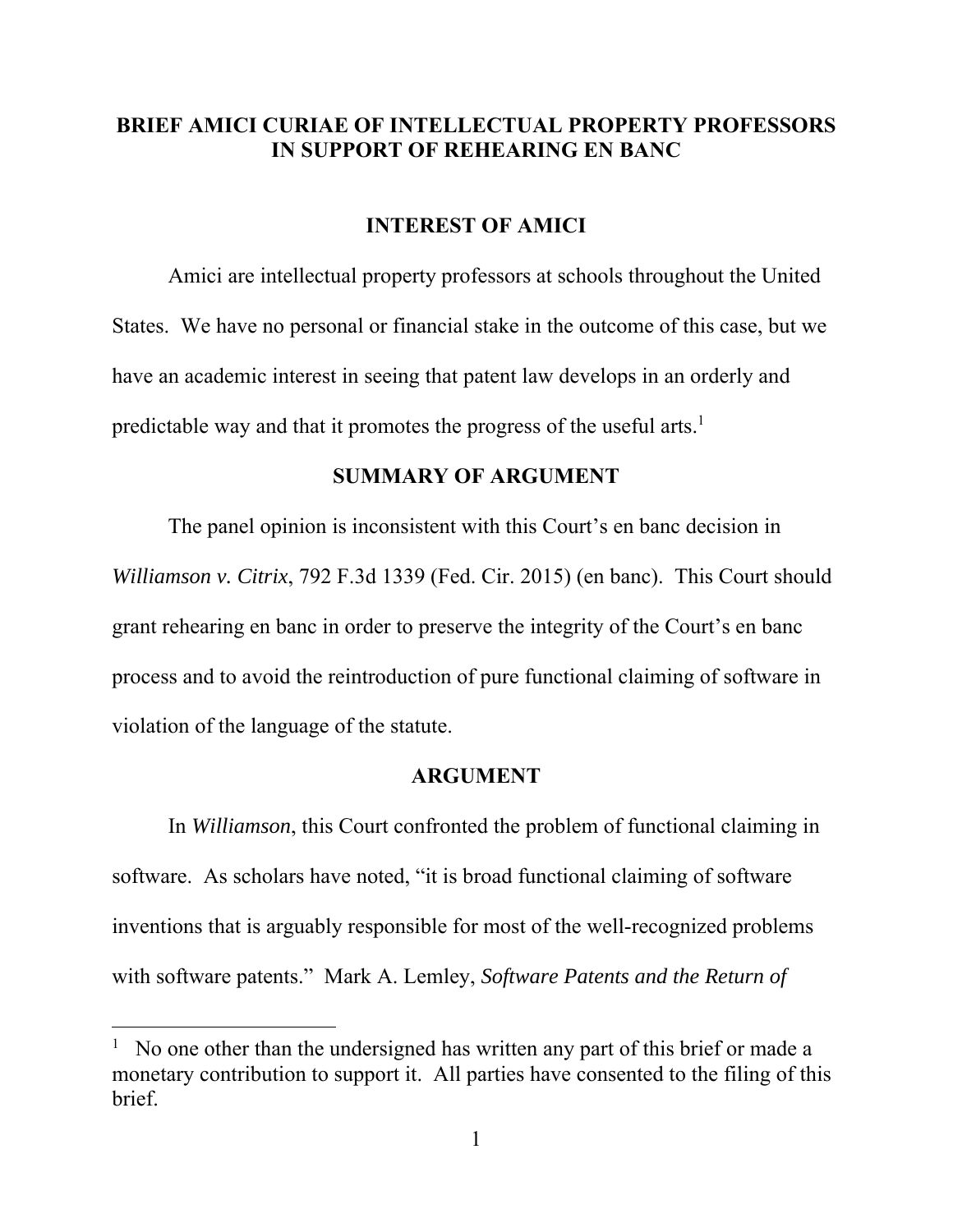*Functional Claiming*, 2013 WIS. L. REV. 905, 906; Kevin Collins, *Patent Law's Functionality Malfunction and the Problem of Overbroad, Functional Software Patents*, 99 WASH. U. L. REV. 1399 (2013). Prior to *Williamson*, software patentees frequently claimed to own the function of their program, not merely the particular way they achieved that goal. Both because of the nature of computer programming and because they avoided using the term "means" in favor of equally empty nonce words like "module" or "mechanism," those patentees wrote those broad functional claims without being subject to the limitations of section 112(f). As a result, they effectively captured ownership of anything that achieves the goal the patent identifies. They claimed to own the function itself. And quite often they did so without ever having disclosed *any* way of achieving that goal, much less *every* way. That "resulted in a proliferation of functional claiming untethered to section 112, para. 6 and free of the strictures set forth in the statute." *Williamson*, 792 F.3d at 1349.

*Williamson* put an end to that practice – until now. In *Williamson*, this Court en banc unanimously held that the use of "nonce words" other than "means" still invoked section 112(f). The particular term at issue there was "module." Critically, the court held that "module" was such a "nonce word" because it "is simply a generic description for software or hardware that performs a specified function." *Id*. at 1351. Software patent claims written in means plus function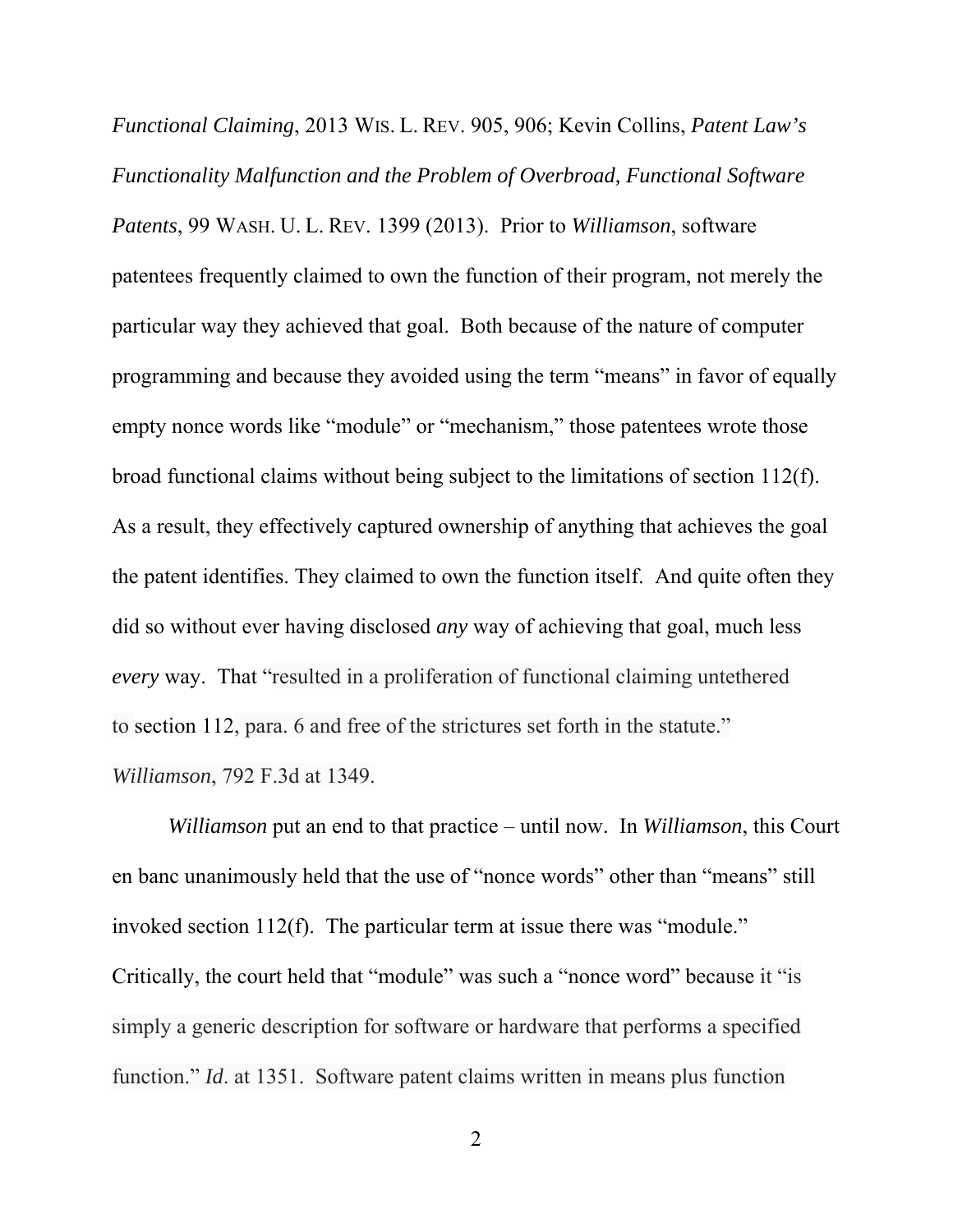format are indefinite unless the patent specification discloses an algorithm that implements the function. *Id*.

 In this case, the panel opinion refused to apply *Williamson* to conclude that the term "code" was similarly a nonce word. That was error. The term "code" is no more and no less than "a generic description for software . . . that performs a specified function." The Free Dictionary defines code as "the symbolic arrangement of data or instructions in a computer program."

https://www.thefreedictionary.com/computer+code. Indeed, the Court relied on the patentee's expert's testimony that made it clear that the words "code" and "application" were merely generic references to software that performs a specified function: "Dr. Goldberg testified that the term "application" would have been commonly understood to mean a "computer program intended to provide some service to a user. . . . Dr. Goldberg explained that a person of ordinary skill would understand that "code" is "a bunch of software instructions."" *Dyfan*, slip op. at 12. While the panel opinion seemed to take that testimony as evidence that the terms code and application provided sufficient structure to escape section 112(f), in fact it shows exactly the opposite – that the terms are nothing more than "a generic description for software . . . that performs a specified function."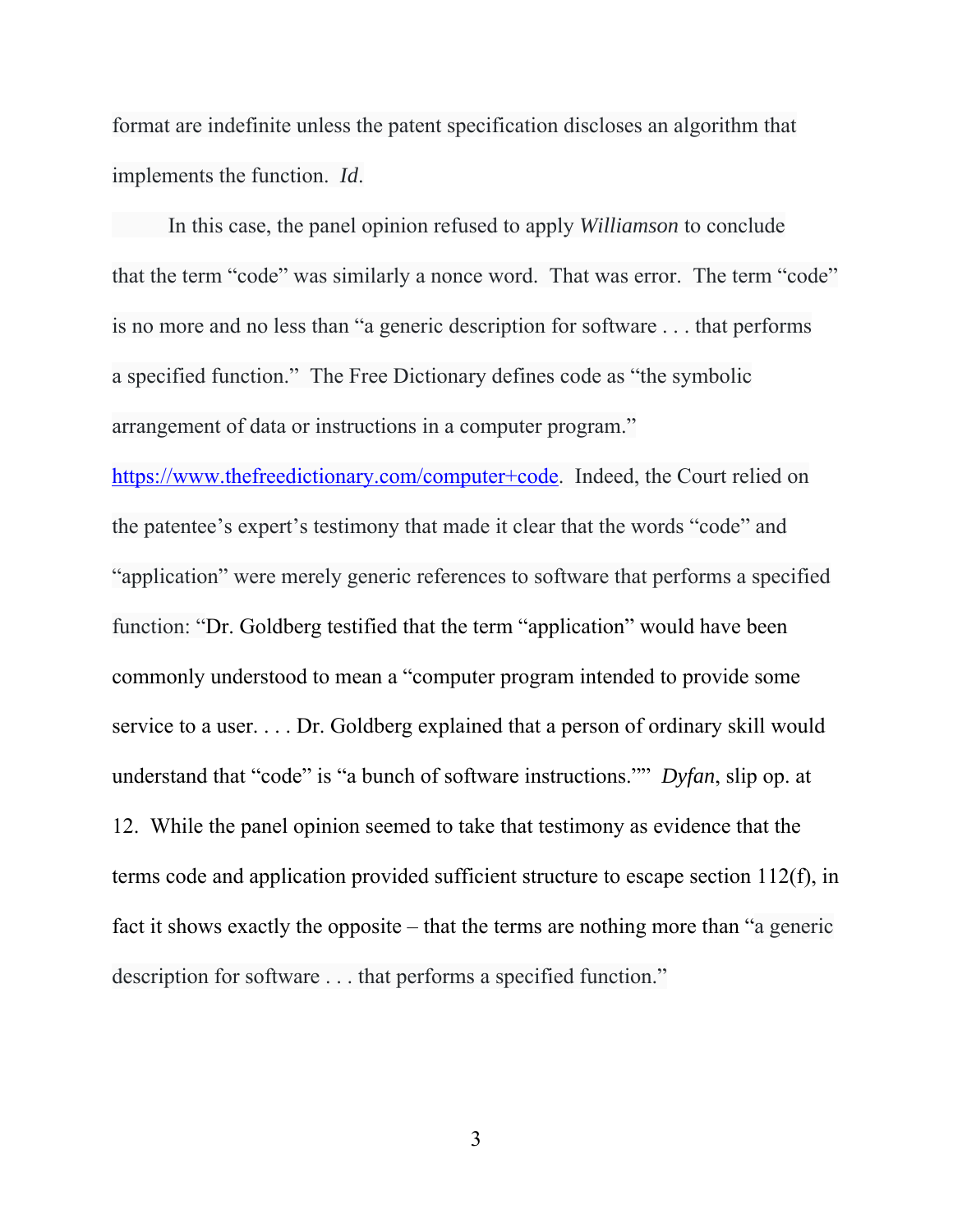The panel opinion credited testimony that off-the-shelf software could perform the functions in question.<sup>2</sup> But even assuming that is true, it has no bearing at all on whether the words "code" and "application" invoke section 112(f) in the first place. At most it goes to the question of whether the patent is indefinite, or whether the patentee can show that the patent sufficiently discloses structure in the form of an algorithm by pointing to that off-the-shelf software. But it does not mean that the terms "code" and "application" by themselves provide that structure. They don't. They are merely generic references to the idea of using software to achieve a goal.

 If software patentees can avoid *Williamson* and write purely functional claims merely by using the word "code" in place of actual structure, this Court will have rendered *Williamson* a dead letter. This Court's unanimous en banc ruling that nonce words can't avoid the application of section 112(f) will have an enormous loophole: any nonce words that a panel decides it likes simply won't count. "Code" and "application" (and perhaps others – "software"?) will become magic words that suffice to avoid the statutory rules. Patentees can and will drive a truck through that loophole, writing patents that claim any device programmed in any way to achieve a goal but that disclose no algorithms or structure to achieve

<sup>2</sup> *Cf. Zeroclick, LLC v. Apple Inc.*, 891 F.3d 1003 (Fed. Cir. 2018) (holding that functional language did not trigger section 112(f) where it was not at the point of novelty and was expressly limited to prior art systems).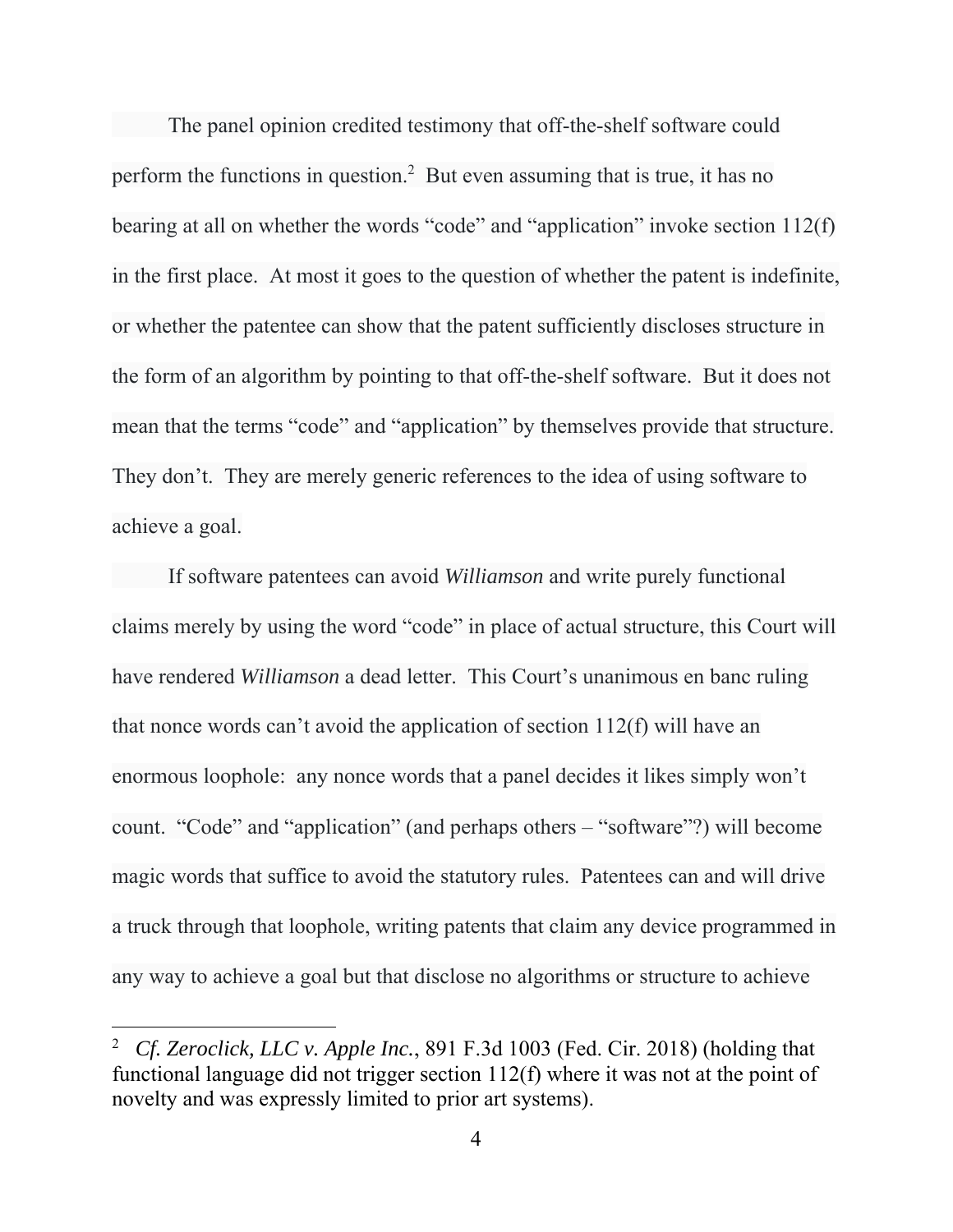that goal. And unless this Court revisits the panel decision, they will have a conflict in this Court's precedent they can point to as supporting their position.<sup>3</sup> That's bad for the integrity of the Court.

 It's also bad law. There is a reason Congress limited functional claiming in 1952. And that reason applies with particular force in the software industry. Many of the problems with abuse of software patents can be traced to the fact that we historically allowed patentees to claim functions, not implementations. It is broad functional claiming that leads to assertions that every part of a complex technology product is patented, often by many different people at the same time. It is broad functional claiming that puts stars in the eyes of patent plaintiffs, who can demand huge royalties on the theory that there simply is no other way to implement the technology they have patented. And it is broad functional claiming that makes most of the resulting patents invalid, since even if ten programmers developed ten

 $3$  Indeed, the panel opinion has already begun unsettling the law. The very next day, a different panel of this Court relied on *Dyfan* to reject *Williamson* and conclude that the phrase "a processor adapted to [perform five functions] had sufficient structure to avoid section 112(f). *VDPP LLC v. VIZIO, Inc*., No. 2021- 2040, 2022 WL 885771 (Fed. Cir. Mar. 25, 2022). *Contra Aristocrat Techs. Austl. Pty Ltd. v. International Game Tech*., 521 F.3d 1328, 1333 (Fed. Cir. 2008) ("this court has consistently required that the structure disclosed in the specification be more than simply a general purpose computer or microprocessor.").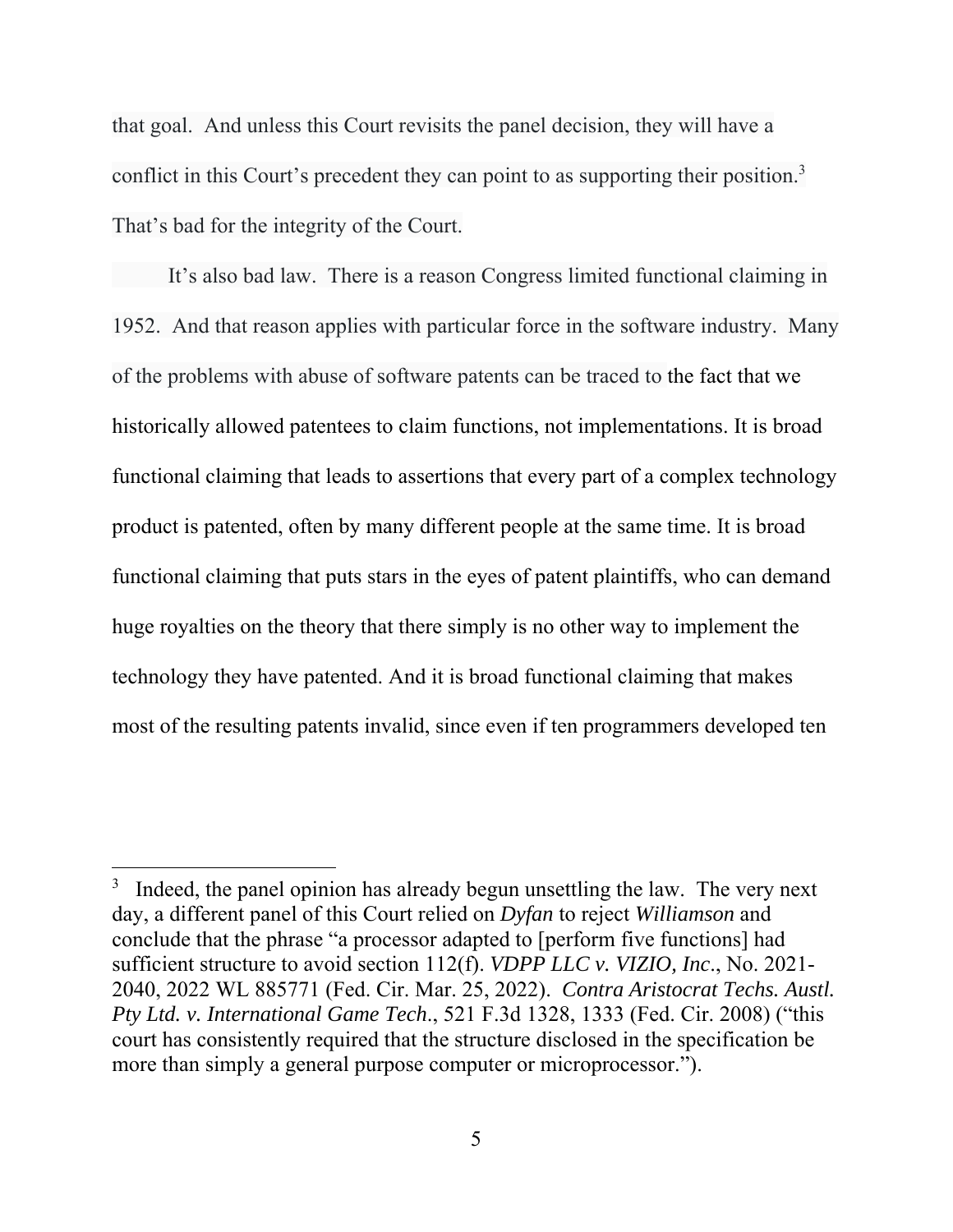different algorithms to solve a problem only one of them could be the first to solve the problem at all. Lemley, *supra*, at 943; Collins, *supra*.

*Williamson* reined in those abuses by setting a clear rule: patentees can't avoid section 112(f) simply by picking a magic word other than "means." The panel opinion directly contradicts *Williamson*. This Court should grant en banc rehearing to resolve the conflict.

Dated: May 16, 2022 Respectfully submitted,

/s/ Mark A. Lemley Mark A. Lemley STANFORD LAW SCHOOL *Attorney for Amici Curiae, Intellectual Property Professors*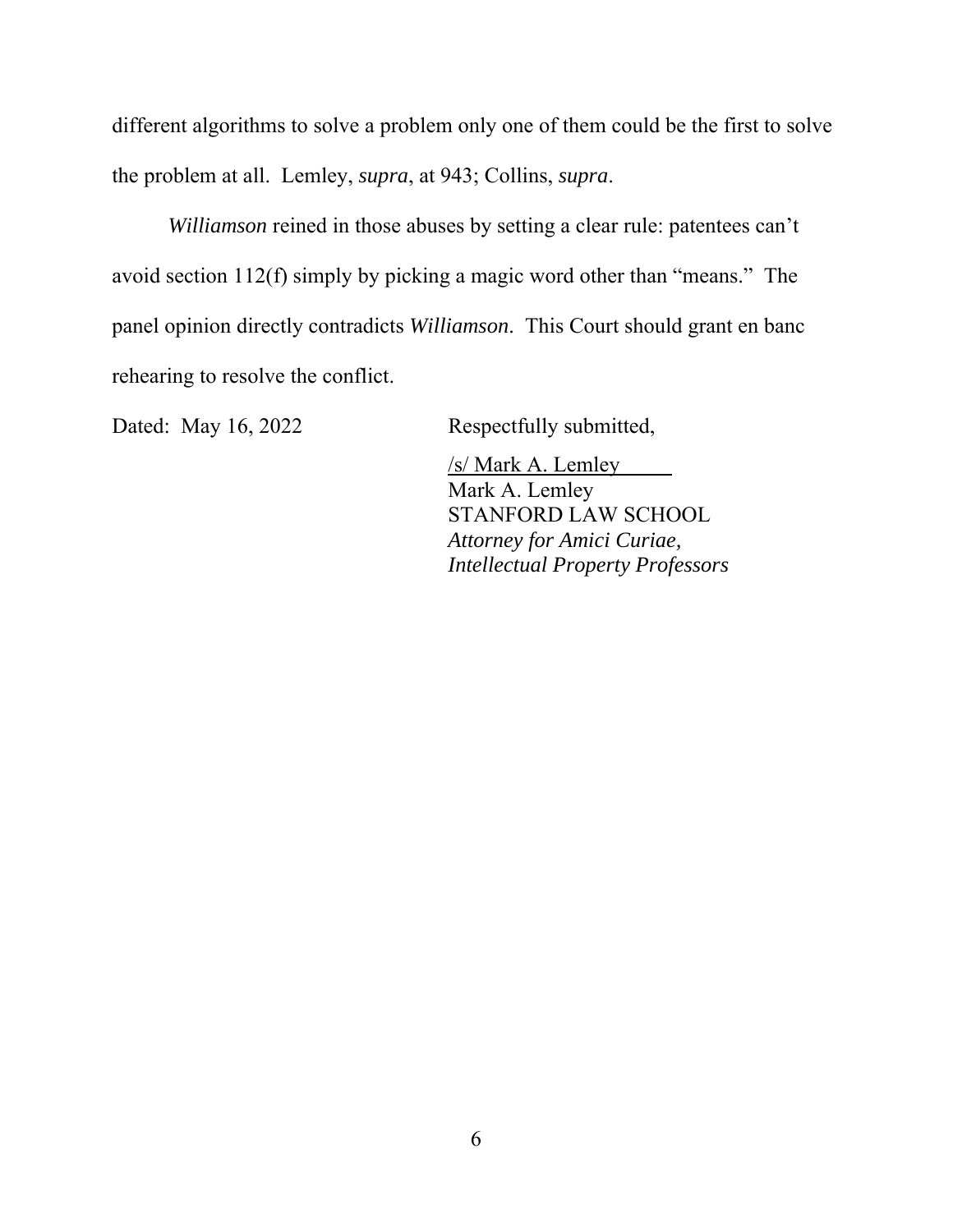## **Appendix A List of Signatories**<sup>4</sup>

Professor Jasmine Abdel-Khalik University of Missouri-Kansas City School of Law

Professor Margo Bagley Emory Law School

Professor Derek Bambauer University of Arizona College of Law

Professor Ann Bartow University of New Hampshire Franklin Pierce School of Law

Professor Jeremy Bock Tulane University Law School

Professor James Boyle Duke Law School

Professor Bernard Chao University of Denver Sturm College of Law

Professor Kevin Collins Washington University School of Law

Professor Rochelle Dreyfuss New York University School of Law

Professor Robin Feldman Hastings College of the Law University of California – San Francisco

Professor Roger Ford University of New Hampshire Franklin Pierce School of Law

<sup>&</sup>lt;sup>4</sup> Institutions are listed for identification purposes only.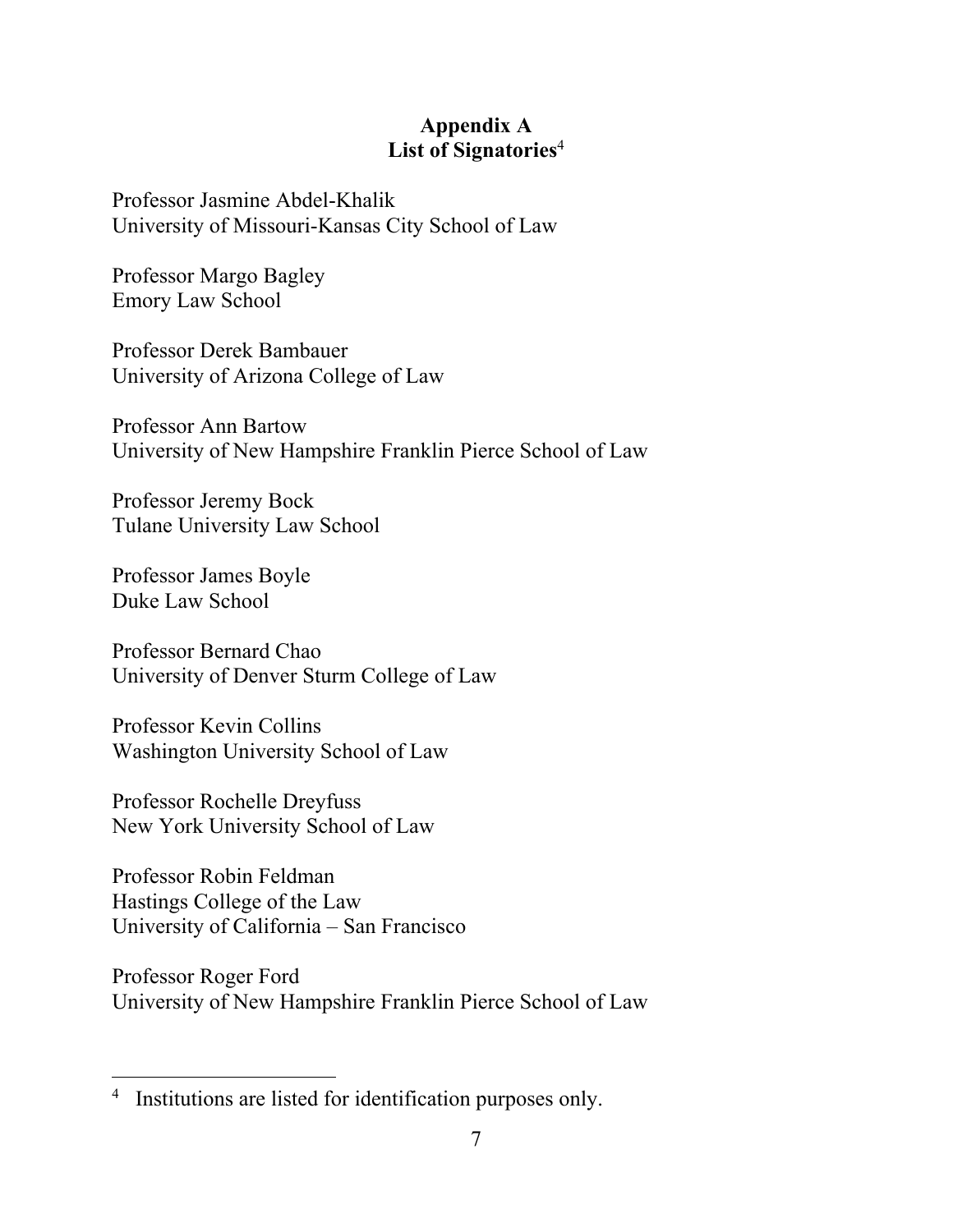Professor Tim Holbrook Emory Law School

Professor Mark A. Lemley Stanford Law School

Professor Doug Lichtman UCLA School of Law

Professor Yvette Joy Liebesman St. Louis University School of Law

Professor Brian Love Santa Clara University School of Law

Professor Mark McKenna UCLA School of Law

Professor Michael J. Meurer Boston University School of Law

Professor Joseph Scott Miller University of Georgia School of Law

Professor Tyler T. Ochoa Santa Clara University School of Law

Professor Joshua D. Sarnoff DePaul University School of Law

Professor Harry Surden University of Colorado College of Law

Professor Sean Tu West Virginia University School of Law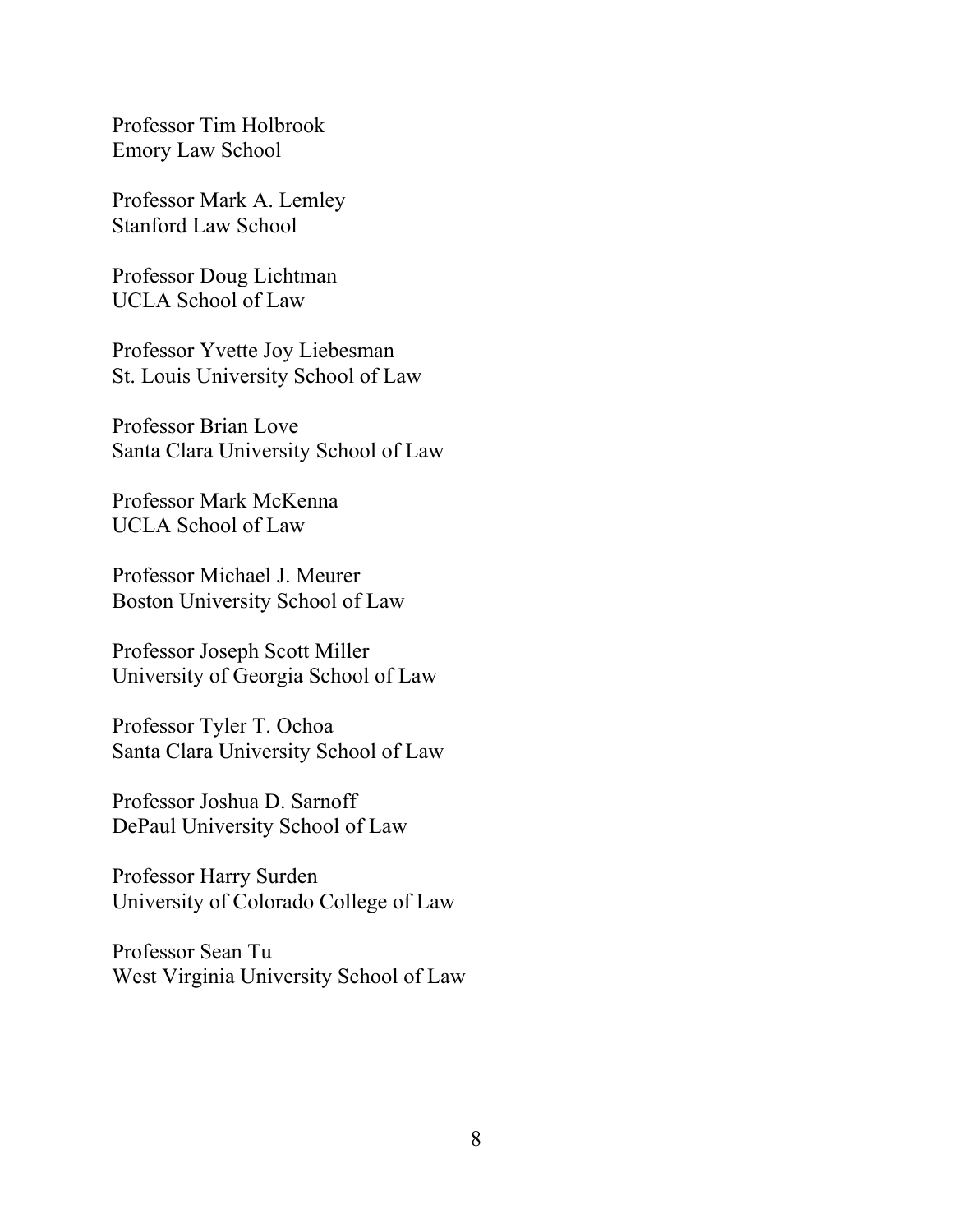## **CERTIFICATE OF SERVICE**

I hereby certify that on May 16, 2022, I electronically filed the foregoing with the Clerk of the Court for the United States Court of Appeals for the Federal Circuit by using the appellate CM/ECF system.

I certify that all participants in the case are registered CM/ECF users and that service will be accomplished by the appellate CM/ECF system.

> /s/ Mark A. Lemley Mark A. Lemley